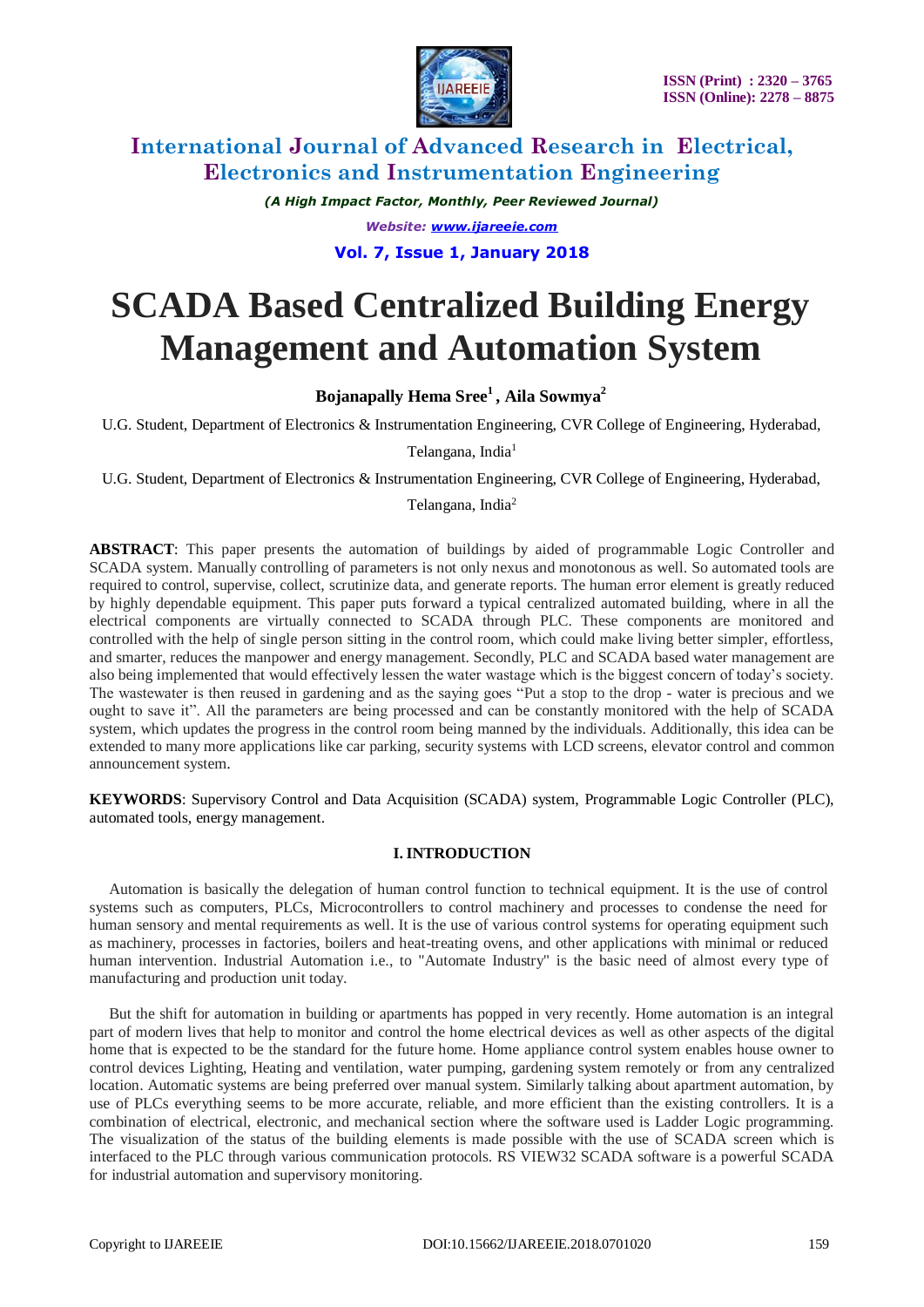

*(A High Impact Factor, Monthly, Peer Reviewed Journal)*

*Website: [www.ijareeie.com](http://www.ijareeie.com/)*

### **Vol. 7, Issue 1, January 2018**

 The main objective of our project is to design and implement, Centralized Building energy management and Automation system. The following matters need to be concentrated to accomplish our intention.

- 1. Setting up all the hardware components according to the driving capability of PLC.
- 2. Build the Ladder logic.
- 3. Attain grip on SCADA software and develop screens to monitor the process.

 The project entitled "SCADA Based Centralized Building Energy Management and Automation System" shows how to automate a few processes in and around residences. No doubt that there are advancements in civilization and technology but, the greatest concern which is bothering the world today is depletion of water resources, electricity, and safety at place. This paper result is just a prototype that was implemented in and around the vicinity of residences, it becomes difficult to supervise the entire process manually. Thus, there exists a dire need of automation. In order to accomplish the control action, a controller is necessary which handles the entire process of automation. Here a PLC is used as the controller which is mostly used in the industrial process control.

#### **II. LITERATURE SURVEY**

 A Building Management System (BMS) or a (more recent terminology) Building Automation System (BAS) is a computer-based control system installed in buildings that controls and monitors the building's mechanical and electrical equipment such as [ventilation,](http://en.wikipedia.org/wiki/Ventilation_(architecture)) [lighting, p](http://en.wikipedia.org/wiki/Lighting)ower [systems, wa](http://en.wikipedia.org/wiki/Lighting)ter management, fans, gate and [security systems.](http://en.wikipedia.org/wiki/Security_system) A BMS consists of software and hardware; the software program, usually configured in a hierarchical manner, can be proprietary[3], using such protocols as C-bus, [Profibus,](http://en.wikipedia.org/wiki/Profibus) and so on. Vendors are also producing BMSs that integrate using [Internet protocols an](http://en.wikipedia.org/wiki/Internet_protocol)d open standards such as Device Net, SOAP, XML, [BACnet,](http://en.wikipedia.org/wiki/BACnet) [Lon-Works](http://en.wikipedia.org/wiki/LonWorks) [and Modbus\[4\].](http://en.wikipedia.org/wiki/Modbus)

 Building Management Systems are most frequently implemented in stupendous projects with extensive mechanical, HVAC, electrical, and plumbing systems [1]. Systems linked to a BMS typically represent 40% of a building's energy usage; if lighting is included, this number approaches 70%. BMS systems are a critical component to managing energy demand. Improperly configured BMS systems are believed to account for 20% of building energy usage, or approximately 8% of total energy usage in the United States. They can be used for the following applications.

- 1. Illumination (lighting) control
- 2. Electric power control & Plumbing
- 3. Heating, Ventilation and Air-conditioning [\(HVAC\)](http://en.wikipedia.org/wiki/HVAC) control
- 4. Security and observation
- 5. [Access control](http://en.wikipedia.org/wiki/Access_control)
- 6. Fans, gate control
- 7. [Lifts, elevators control et](http://en.wikipedia.org/wiki/Elevator)c.

BMS uses Computer based control system that controls & monitors equipment such as ventilation, lighting, fans & security systems which requires knowledge of special programming languages. It uses software and hardware which are usually proprietary and hence life cycle cost and changes would require specialized support from each control vendor and much higher cost than a PLC- SCADA system over the life of the equipment., In contrast to when all the control is the same vendor (PLC)/standard (Ladder Logic) and in- house maintenance/engineering can maintain and modify during the life of the equipment [2][1]. The program is fixed, and any changes needed can't be made and is a costlier affair to change as the software is bought from different vendors in contrast to PLC where the programming is done in Ladder logic which is similar to relay logic and hence can be even operated by electricians /technicians

#### **III. DESIGN LAYOUT OF PROPOSED WORK**

The layout diagram of proposed work (shown in Fig.1) describes the interfacing of field devices with the PLC (Programmable Logic controllers) to the SCADA system. Here Allen-Bradley PLC have been used for performing controlling operations [5]. This is a compact type of PLC, which has fixed input and output modules with fixed input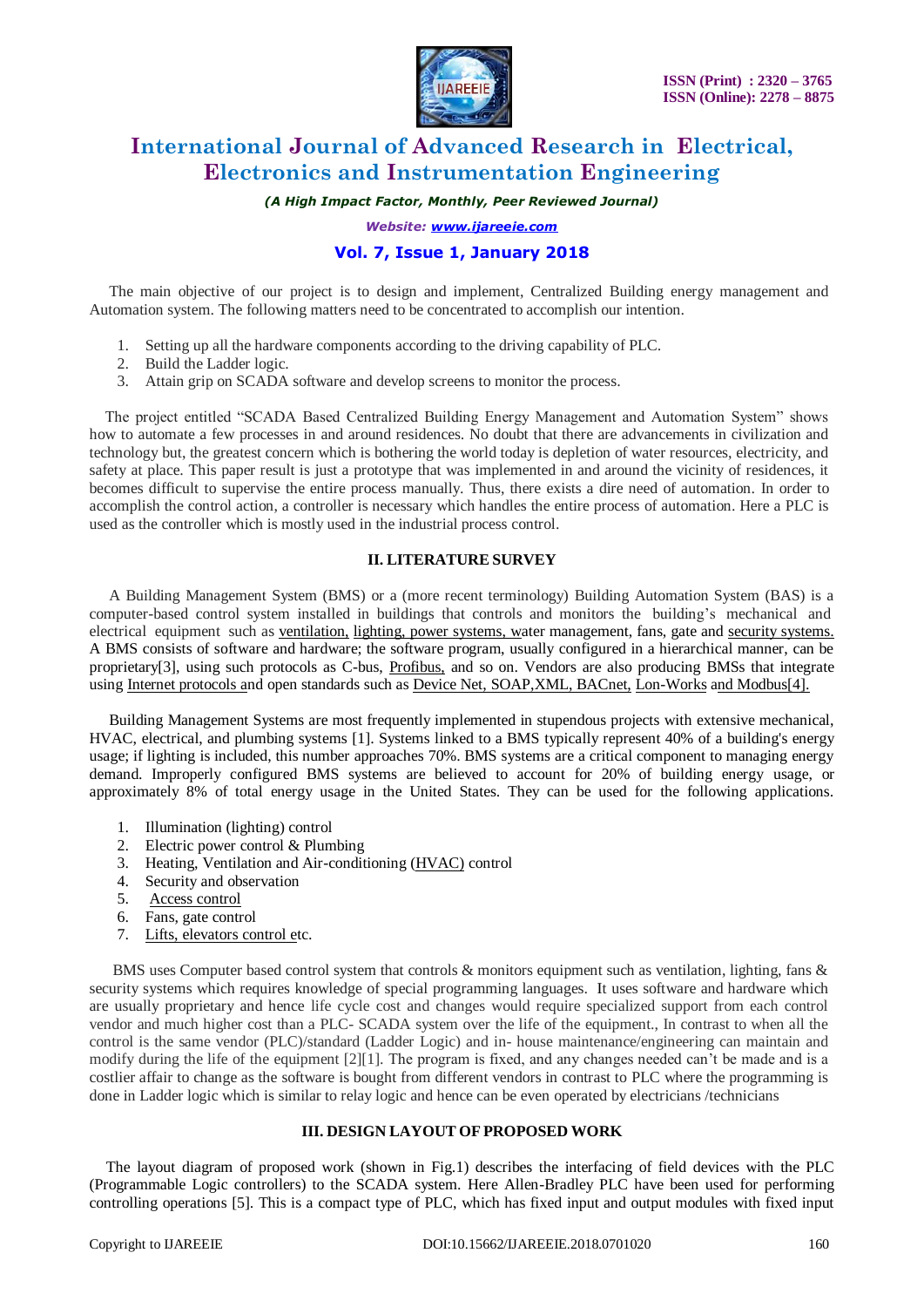

*(A High Impact Factor, Monthly, Peer Reviewed Journal)*

*Website: [www.ijareeie.com](http://www.ijareeie.com/)*

# **Vol. 7, Issue 1, January 2018**

and output terminals. In this proposed idea 16 input devices  $\&$  10 output devices are used.14 input devices represent manual mode of switches, level sensors, some master start and stop buttons; these devices are in active mode of operation while failure case of SCADA system only [2]. Output devices are indicating Solenoid valves, lights, Fans, pumps Gate control units, firing systems and buzzers.



Fig.1 Layout diagram of Proposed work

 Various input and output field devices are interfaced with the I/O modules of PLC. Addressing of ladder programming instructions follows the terminal connections. The following table.1 shows the addressing format of respective terminals for field device connections. Level sensors output is in the range of millivolts, so sensors require signal conditioning circuits [8]. In this implementation Allen-Bradley 1762-IF20F2 analog I/O modules are used to communicate analog sensors to PLC. This module supports particular range of current & voltages so output signal of interfacing sensor should meet the specifications of input modules. Device driver circuits are required at PLC out modules to drive the output devices which are connected to PLC output terminals.

| S.No | Device name            | <b>Device Type</b> | <b>Addressing of respective terminal</b> |
|------|------------------------|--------------------|------------------------------------------|
|      | Centralized A.C system | <b>OUTPUT</b>      | O(0:0.0/0)                               |
|      | Solenoid Valve-1       | <b>OUTPUT</b>      | O(0:0.0/1)                               |
|      | Solenoid Valve-2       | <b>OUTPUT</b>      | O(0.00/2)                                |
| 4    | Gate driving motor     | <b>OUTPUT</b>      | O(0.0073)                                |
|      | Pump                   | <b>OUTPUT</b>      | O(0.00/4)                                |

Table.1: Addressing of respective terminals for field device connections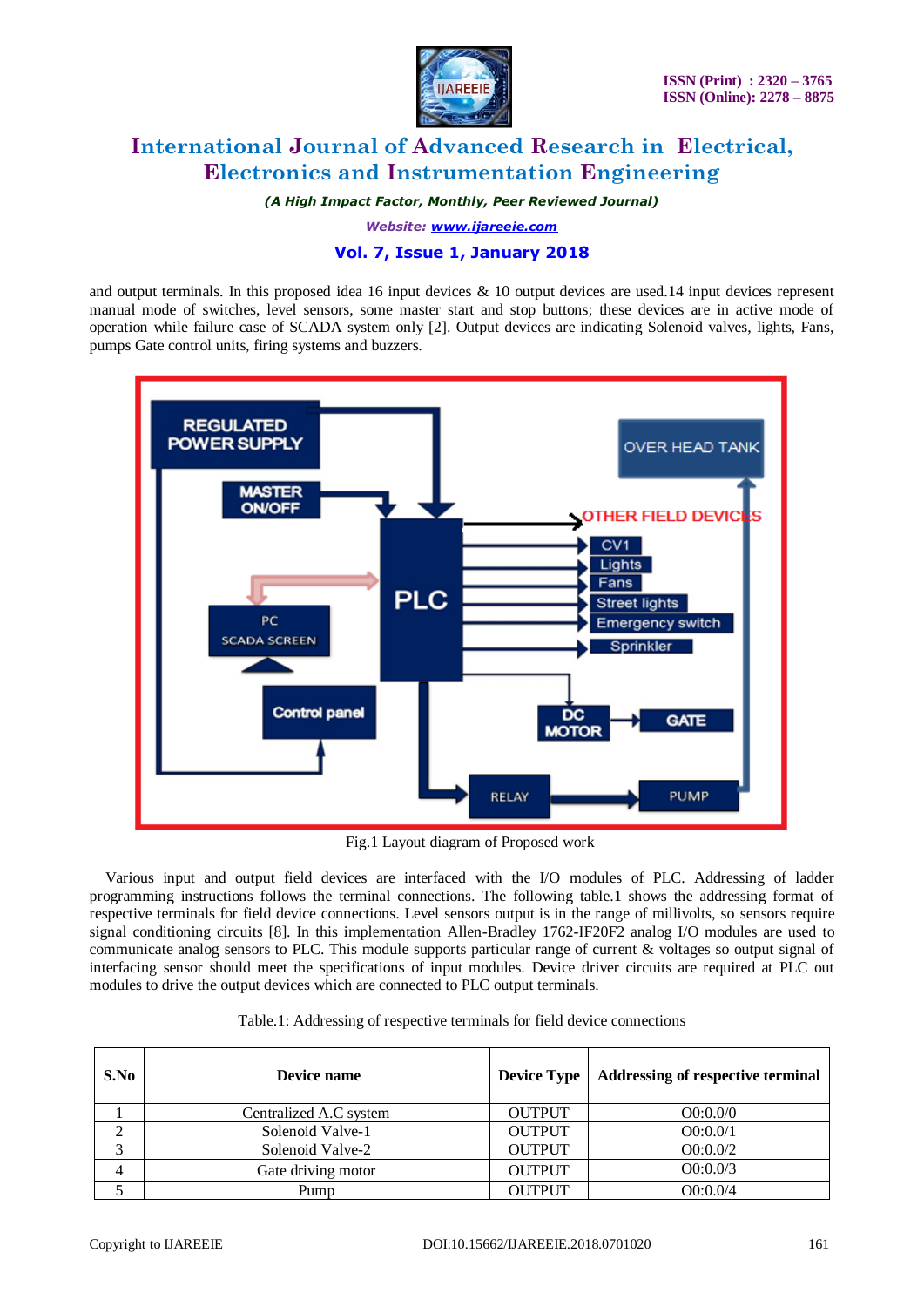

*(A High Impact Factor, Monthly, Peer Reviewed Journal)*

*Website: [www.ijareeie.com](http://www.ijareeie.com/)*

## **Vol. 7, Issue 1, January 2018**

| 6              | Fans                                              | <b>OUTPUT</b> | O(0.0.0/5, O(0.0.0/6))    |
|----------------|---------------------------------------------------|---------------|---------------------------|
| $\overline{ }$ | Lights                                            | <b>OUTPUT</b> | O0:0.0/7, O0:0.0/8        |
| 8              | <b>Buzzer</b>                                     | <b>OUTPUT</b> | O(0:0.0/9)                |
| 9              | Sump and overhead tank Level sensors              | <b>INPUT</b>  | <b>CH1 &amp; CH2</b>      |
| 10             | Master start /stop button                         | <b>INPUT</b>  | I1:0.0/0                  |
| 11             | Toggle switches for Manual mode of operation      | <b>INPUT</b>  | $I1:0.0/1$ to $I1:0.0/10$ |
| 12             | Manual mode switches for gate opening and closing | <b>INPUT</b>  | $I1:0.0/11$ & $I1:0.0/12$ |

#### **IV. SIGNAL CONDITIONING AND DEVICE DRIVER CIRCUITS**

#### **1.SIGNAL CONDITIONING CIRCUITS**

 output of the level sensor is in the range of millivolts. This voltage doesn't meet the specifications of PLC analog input modules, which supports 0Volts to 10Volts range or 4milliamps to 20milliamps of signals, but sensor produces millivolts of signal [7]. So, signal conditioning circuit is required, here circuit is designed with 741 IC. In view of this Rf can be considered as 1M $\Omega$  and Rin can be considered as 1k $\Omega$ . Signal conditioning circuit for level sensor is shown in Fig.2.



Fig.2.Signal conditioning circuit

From the above fig.2, Signal conditioning circuit is obligatory to get required voltage to meet the specifications of Allen Bradley 1762-IF20F2 module [8]. In this proposed work, ultrasonic level sensors are used to detect the liquid level of sump and overhead tank. The output of the ultrasonic sensors is amplified by the above amplifier circuit and output of signal conditioning circuit is connected to the channel of Allen Bradley 1762-IF20F2 module. Input voltage V<sub>i</sub> is taken from the level sensor, in the of millivolts. Here we selected R<sub>f</sub> =1MΩ and R<sub>i=</sub>1KΩ. R<sub>f</sub> is the feedback resistance and  $R_i$  is the input resistance.  $V_{out}$  is given to input module terminal of analog I/O module.

$$
V_{in} - V_{out} = (R_{in} + R_f)I_{in}
$$
  
Therefore, I<sub>in</sub> =  $(V_{in} - V_2)/R_{in}$   
=  $-(V_{out} - V_2)/R_f$   
 $I_{in} = (V_{in}/R_{in}) - (V_2/R_{in})$ 

Copyright to UAREEIE DOI:10.15662/IJAREEIE.2018.0701020 162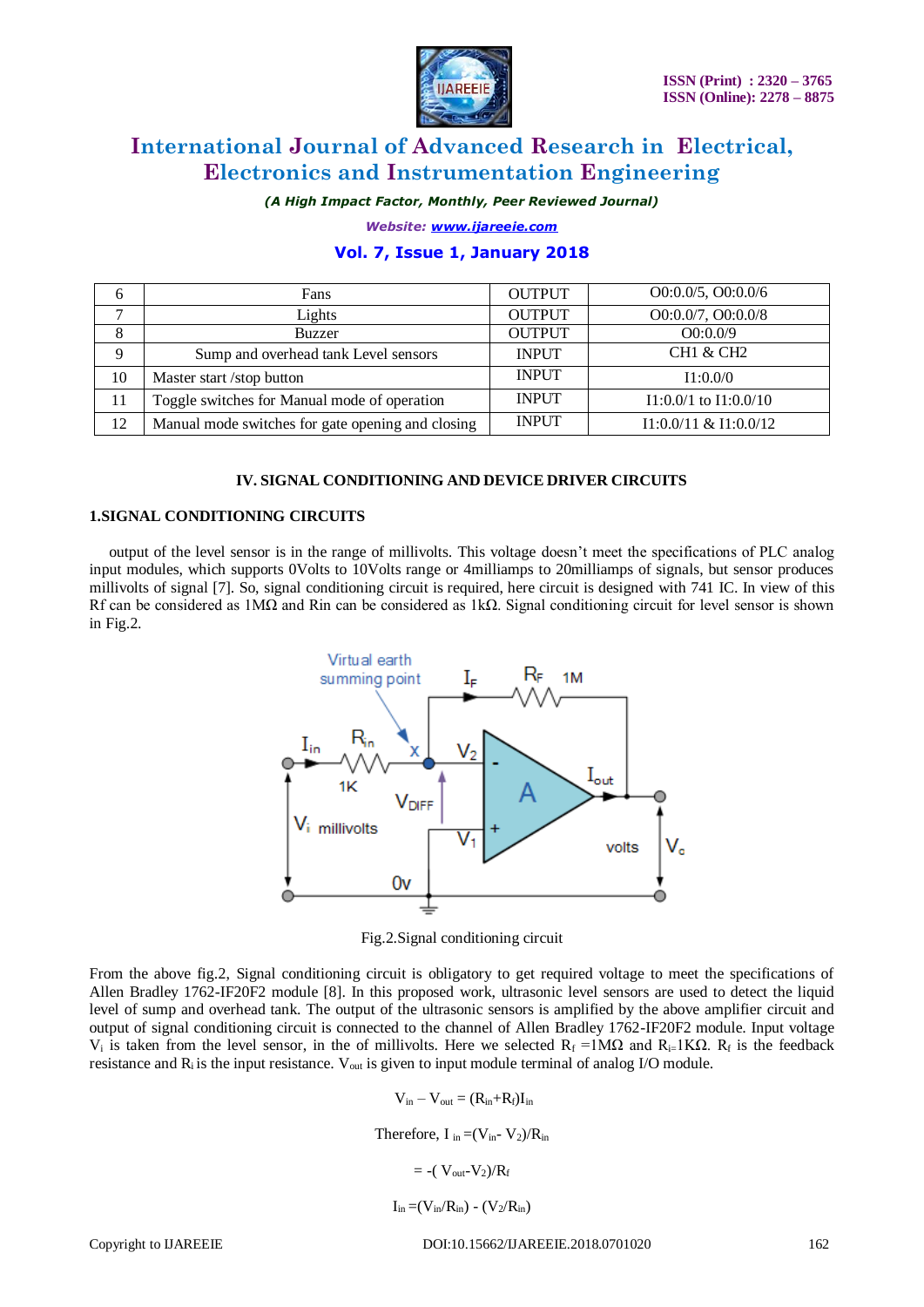

*(A High Impact Factor, Monthly, Peer Reviewed Journal)*

*Website: [www.ijareeie.com](http://www.ijareeie.com/)*

### **Vol. 7, Issue 1, January 2018**

### $I_f = (V_2/R_f)$ - ( $V_{out}/R_f$ ),

So ,  $V_{in}/R_{in} = -\{V_{out}/R_f - V_2[1/R_{in} + 1/R_f]\}$ 

And as,  $i=(V_{in}-0)/R_{in}$ 

 $= -V_{\text{out}}/R_f$ The closed loop gain (Av) is given as

$$
A_v = V_{\text{out}}/V_{\text{in}}
$$

 $A_v = R_f/R_{in}$ 

#### 2 **DEVICE DRIVER CIRCUITS:**

#### **2.1 L293D motor driver IC:**

 In this prototype application, device drive circuit is required to drive 12v Dc motor in forward and reverse direction, which helps to opening and closing of Building gate**.** L293D is a typical Motor driver circuit, which allows DC motor to drive in either forward or reverse direction [7]. L293D is a 16-pin IC which can control a set of two DC motors simultaneously in any direction. L293D is a Dual H-bridge Motor Driver IC **.**H-bridge is an integrated circuit which allows the current to be flown in either forward or reverse direction. As you know input voltage is needed to change motor direction for being able to rotate the motor in anti-clockwise or clockwise direction as shown in fig.3.

Here the Motor is connected on left side output pins (pin 3,6). For rotating the motor in clockwise direction, the input pins must be provided with Logic 1 and Logic 0.

**Pin 2** = **Logic 1** and **Pin 7** = **Logic 0** | Clockwise Direction

- **Pin 2** = **Logic 0** and **Pin 7** = **Logic 1** | Anticlockwise Direction
- **Pin 2 = Logic 0 and Pin 7 = Logic 0 | Idle [No rotation] [Hi-Impedance state]**

**Pin 2 = Logic 1** and **Pin 7 = Logic 1** | Idle [No rotation]



Fig 3 L293D motor driver circuit diagram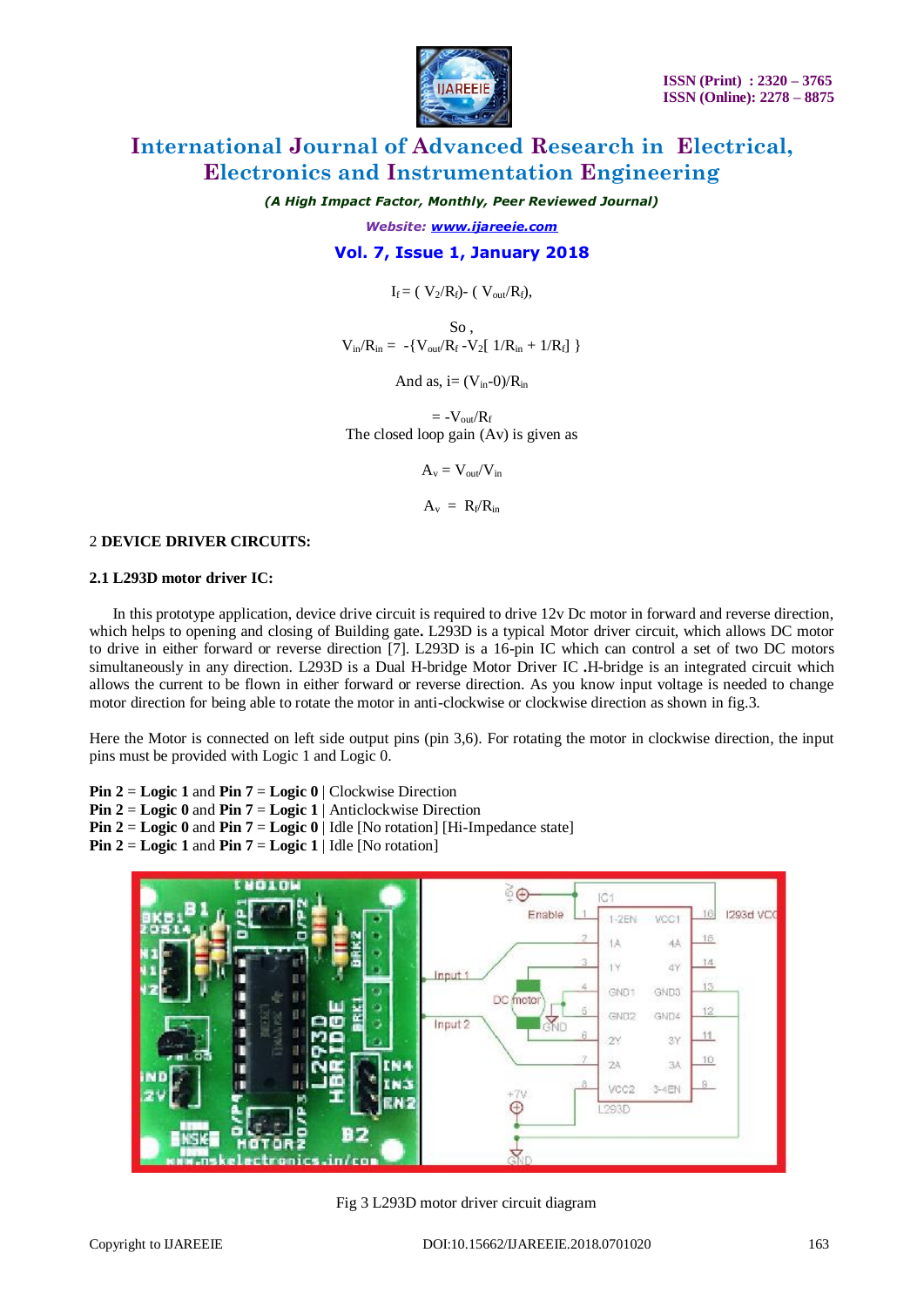

*(A High Impact Factor, Monthly, Peer Reviewed Journal)*

*Website: [www.ijareeie.com](http://www.ijareeie.com/)*

# **Vol. 7, Issue 1, January 2018**

### **3.Relay Logic Circuit:**

In this proposed idea all output devices are mostly operated at 230V A.C signal. But PLC output logic '1' value is 24 volts, so relay circuits are required to drive electrical devices like fans, lights, pumps, and Air Coolers [9]. Relays are simple switches which are working on electro-mechanical principles. The general-purpose relay is rated by the amount of current its switch contacts can be handled. In this project 5pin Relay circuit have been used to drive 230V A.C operated electrical devices. PLC with prototype model development is shown in below fig.4



Fig.4 PLC with proto type hardware setup

### **V. PROGRAMMABLE LOGIC CONTROLLERS**

PLC is the brain of this proposed idea; this controller performs all logical controlling operations of building automation process [3]. Here all input and output field devices are communicated to PLC through various signal conditioning circuits and driver circuits. Allen-Bradley MicroLogix1200 PLC with 1762 IF20F2 modules (shown in fig.5) are used as controller for automation of building.



Fig.5 Allen-Bradley MicroLogix1200 PLC with 1762 IF20F2 modules

PLC Ladder programming has been developed in RSLogix500 Software as shown in Fig.6, Fig.7 & Fig.8. Ladder Programming which mainly deals with Normally Opened and Normally Closed Inputs. Other than those two, timer functions have been used as to include a delay of sometime among multiple processes. From the developed ladder logic programming, the first part of the program is the master start switch which is linked to the whole program rungs the program output will be obtained if and only if the master start switch is ON. The working of pump i.e., how a pump gets ON or OFF through relay [8]. Pump cannot be directly connected at output of PLC because PLC provides only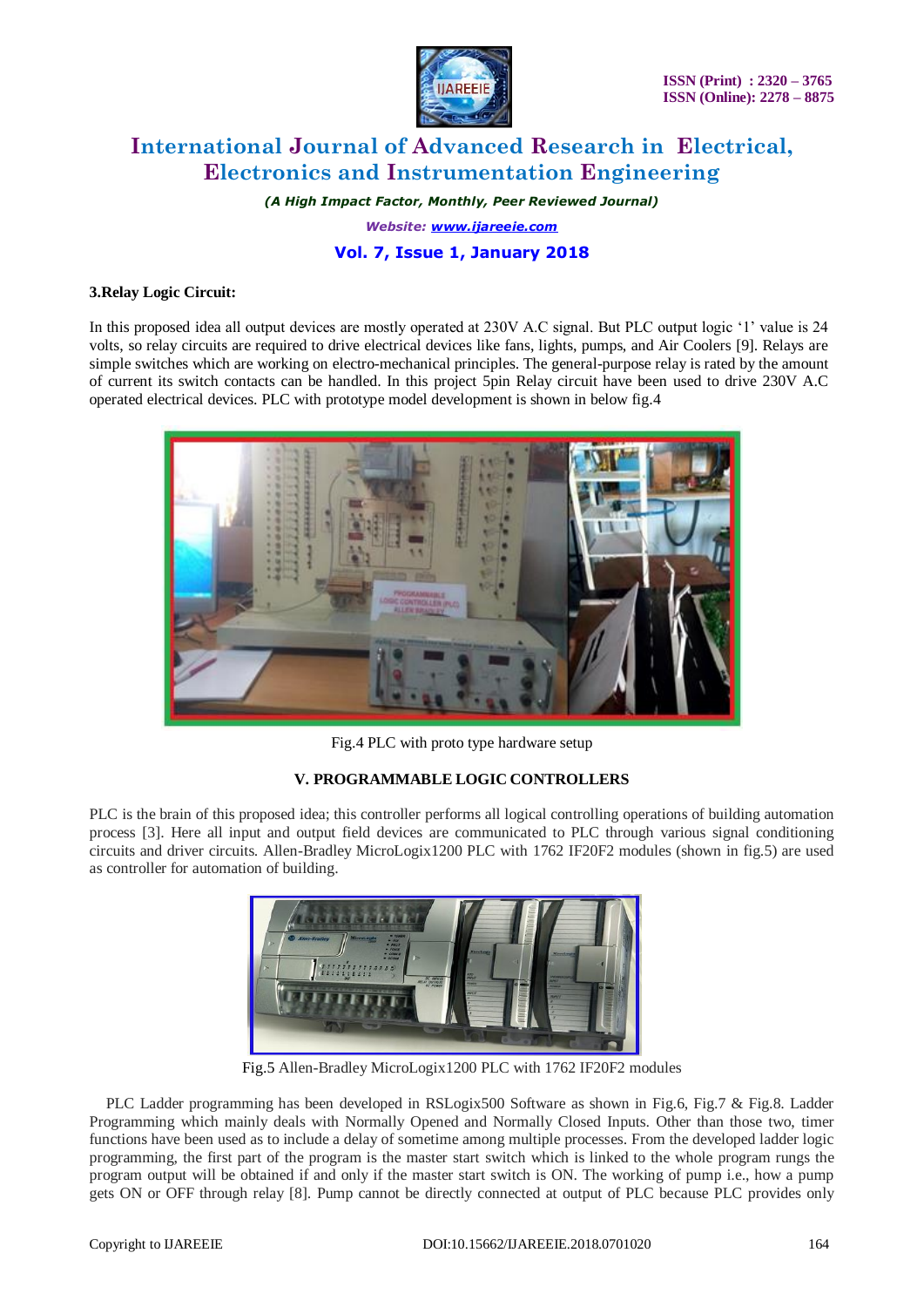

*(A High Impact Factor, Monthly, Peer Reviewed Journal)*

*Website: [www.ijareeie.com](http://www.ijareeie.com/)*

## **Vol. 7, Issue 1, January 2018**

24V. Thus, a relay is connected which then drives the pump by making the contact open or close [10]. We see that when master on off is ON then 24V is passed to the PLC CPU where it gets stored in input registers. The status of the two other bits (DN bits of two different timers) are also stored in hold registers. According to the program as we see in rung 0000, when master on off is ON and both the DN bits of timer T4:1 and T4:8 are 0 then the status of the corresponding output register for the relay gets 1. Thus, 24V passes to the output terminal 0 and then the relay makes connection between the mains and the pump, thus switching the pump ON.



Fig.6.PLC Ladder programming-1



Fig.7.PLC Ladder programming-2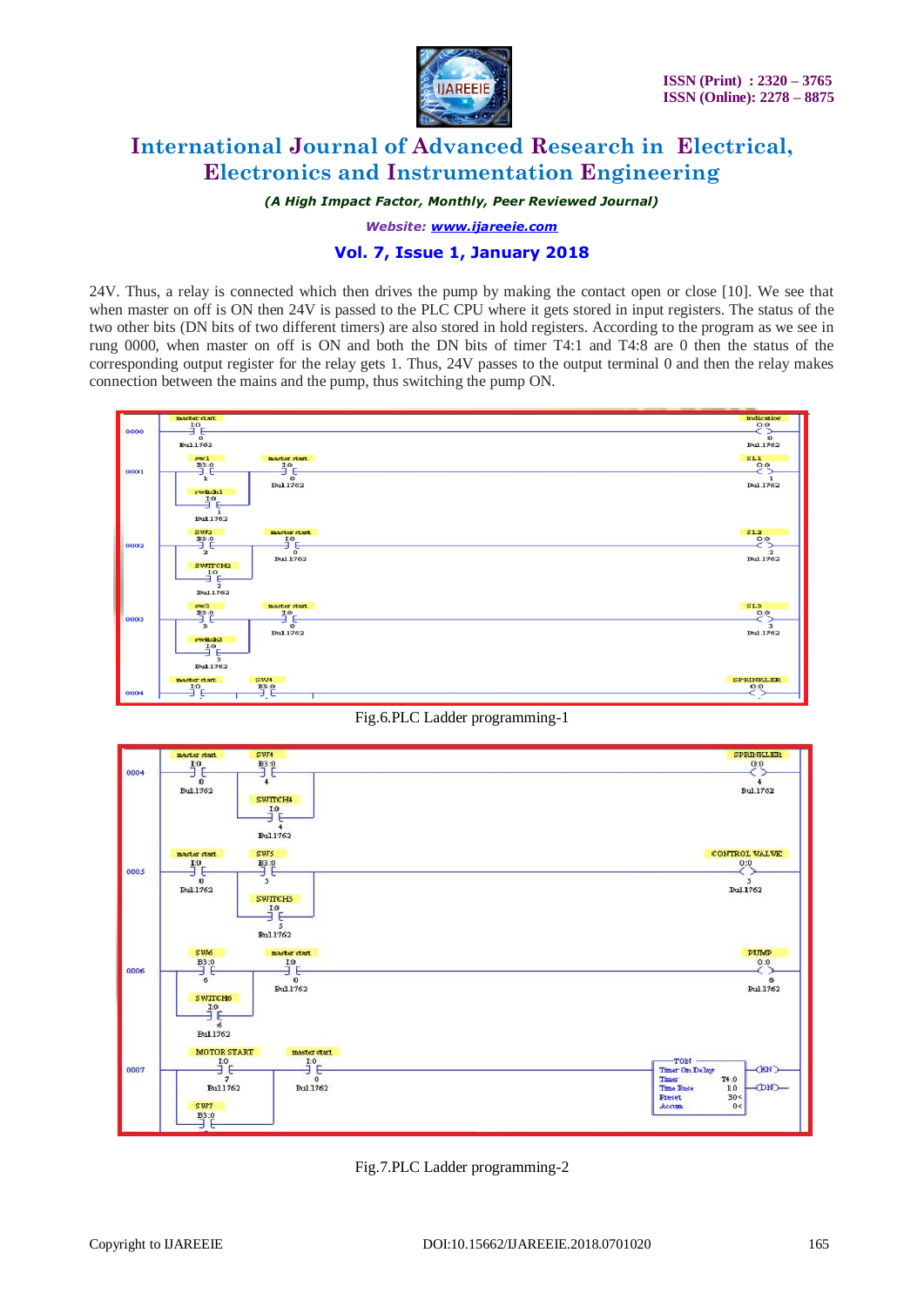

*(A High Impact Factor, Monthly, Peer Reviewed Journal)*

*Website: [www.ijareeie.com](http://www.ijareeie.com/)*

### **Vol. 7, Issue 1, January 2018**



Fig.8.PLC Ladder programming-3

#### **VI. SCADA SYSTEM & RESULTS**

 Complete Building automation could be implemented by integration of PLC with RS VIEW32 SCADA. Entire Building power distribution, water distribution and status of electrical devices can be monitored Through this SCADA system [1]. Operator simply perform the controlling operations through graphical symbols, which represents the SCADA screens.

 Development of SCADA screens and communication of PLC with RS VIEW32 SCADA are done by follows some protocols and configuration settings. In view of this, after creating a new project, go to system and double click on channel. In the Channel editor, select a channel and assign the appropriate network type to it. In the Primary Communication driver field, assign a driver to the channel. For example, select DH-485as the network type, select the Primary Communication Driver as AB-DF1-1 and select the check box primary for active driver as shown in Fig.9. Create nodes according to the number of inputs and outputs required in the program. For each node assign the station by clicking the station browse option [9]. There are two ways by which tags can be created. The first way is in the Tag Database editor, create tags. For each tag, select Device as the data source and assign the nodes and scan classes that you have defined. If device is chosen i.e., if we are taking the field devices and connecting to PLC then we need to choose device and give proper addressing format with its scan class and attach them to specific node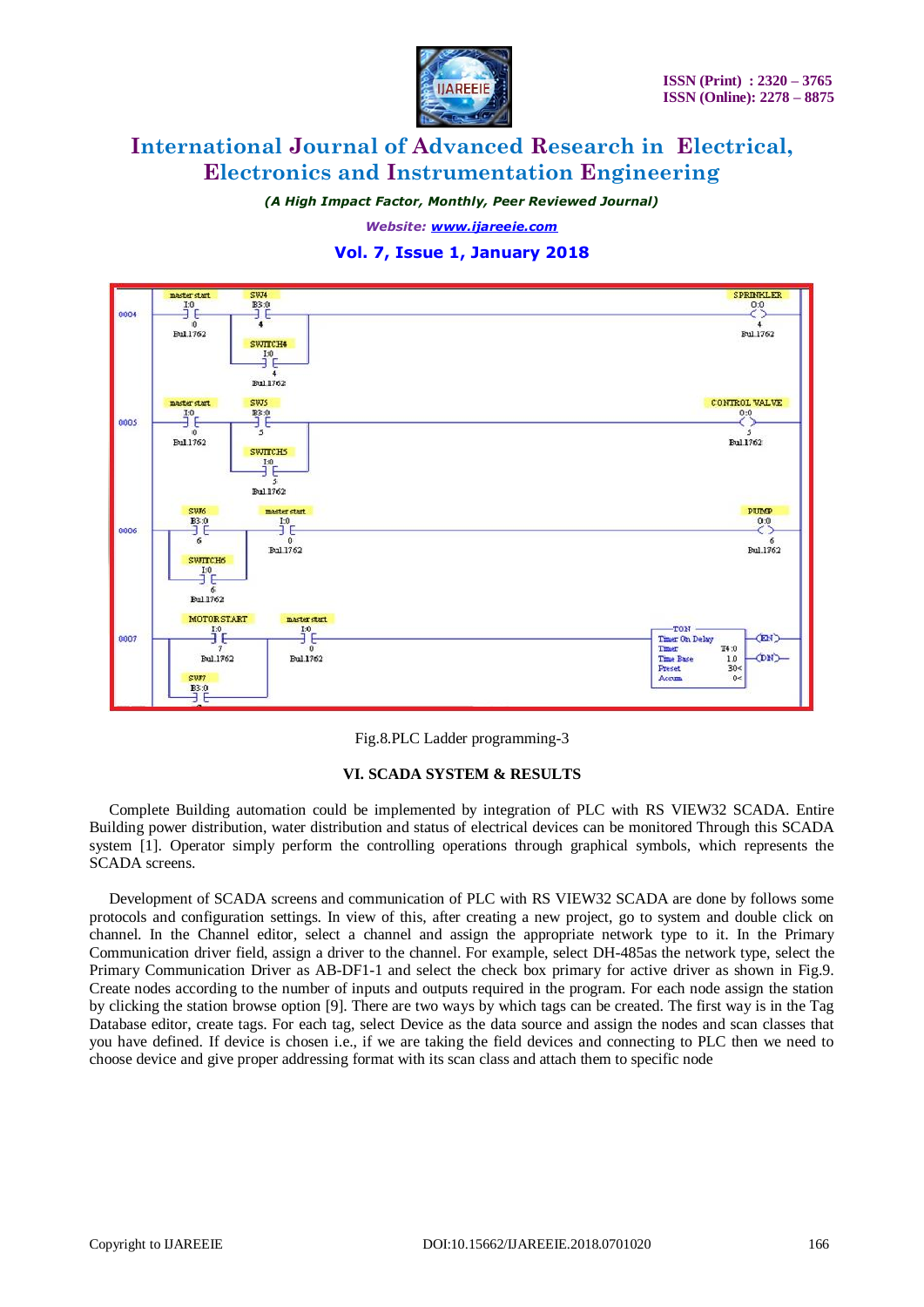

*(A High Impact Factor, Monthly, Peer Reviewed Journal)*

*Website: [www.ijareeie.com](http://www.ijareeie.com/)*

# **Vol. 7, Issue 1, January 2018**

| Hi RSView 32 Show Works (2 Hour Demo)                                                                                                                                                                                                                                                                                                                                                                                                                                                                                                                           |                                                                                                                                  |                                         | $  \sigma $ $\times$       |
|-----------------------------------------------------------------------------------------------------------------------------------------------------------------------------------------------------------------------------------------------------------------------------------------------------------------------------------------------------------------------------------------------------------------------------------------------------------------------------------------------------------------------------------------------------------------|----------------------------------------------------------------------------------------------------------------------------------|-----------------------------------------|----------------------------|
| Edit View Window Help<br>File                                                                                                                                                                                                                                                                                                                                                                                                                                                                                                                                   |                                                                                                                                  |                                         |                            |
| <b>×器 命 · 雷</b><br>$\Theta$                                                                                                                                                                                                                                                                                                                                                                                                                                                                                                                                     |                                                                                                                                  |                                         |                            |
| ٥<br>WATER.RSV - Project                                                                                                                                                                                                                                                                                                                                                                                                                                                                                                                                        | <b>M</b> Node                                                                                                                    |                                         | $\Box$ $\Box$ $\times$     |
| <b>Edit Mode</b><br>Run Mode<br>$\hat{\phantom{a}}$<br>System<br>말 Channel<br>gee Node                                                                                                                                                                                                                                                                                                                                                                                                                                                                          | Data Source: C Direct Driver<br>C OPC Server<br><b>PLC</b><br>Name:<br>$1 - DH - 485$<br>Channel:                                | C. DDE Server<br>$\nabla$ Enabled<br>٠  | Close<br>Accept<br>Discard |
| <b>III</b> Scan Class<br>Tag Database<br>Tag Monitor<br><b>RSWho - Stations</b><br><b>C</b> <sub>o</sub> User Accounts                                                                                                                                                                                                                                                                                                                                                                                                                                          | 01<br>Station:                                                                                                                   |                                         |                            |
| Security Codes<br>V Autobrowse<br>Activity Log Set<br>$\begin{tabular}{ll} \hline \hline \hline \multicolumn{3}{l}{\textbf{I}} & \multicolumn{3}{l}{\textbf{Workstation, CVR-BE976665}}\\ \hline \multicolumn{3}{l}{\textbf{I}} & \multicolumn{3}{l}{\textbf{E}} & \multicolumn{3}{l}{\textbf{Linv. Gateways, Ethernet}}\\ \hline \multicolumn{3}{l}{\textbf{I}} & \multicolumn{3}{l}{\textbf{B}} & \multicolumn{3}{l}{\textbf{A8\_DF1-1, DH-485}}\\ \hline \end{tabular}$<br>Activity Log Vier<br>Startup<br>$\checkmark$<br>$\overline{m}$ $\sim$<br>$11 - 1$ | $R_{\Omega}$ iii<br>Browsing - node 0 found<br>Refresh<br>Ticwall<br>01<br>$DF1-COM1$<br>00, Workstation, DF1<br><b>UNTITLED</b> | <b>OK</b><br>Cancel<br>Help.<br>Channel | Station ^                  |
| 01, MicroLogix 1200,<br>$\leq$<br>1111                                                                                                                                                                                                                                                                                                                                                                                                                                                                                                                          | $\,$                                                                                                                             |                                         |                            |
|                                                                                                                                                                                                                                                                                                                                                                                                                                                                                                                                                                 | $\overline{7}$<br>8<br>$\overline{9}$<br>$\leq$                                                                                  |                                         | ×<br>$\geq$                |
|                                                                                                                                                                                                                                                                                                                                                                                                                                                                                                                                                                 |                                                                                                                                  |                                         |                            |
|                                                                                                                                                                                                                                                                                                                                                                                                                                                                                                                                                                 |                                                                                                                                  |                                         | Clear<br>Clear All         |
| For Help, press F1                                                                                                                                                                                                                                                                                                                                                                                                                                                                                                                                              |                                                                                                                                  |                                         | CAP                        |
| TagServer<br>特 RSView32 Show Work<br><b>is start</b>                                                                                                                                                                                                                                                                                                                                                                                                                                                                                                            | Presentation1<br>RSLogix 500 Starter                                                                                             |                                         | 4 3 0 9 3:02 PM            |

Figure 10: Creating Nodes for direct driver communication

After completion of the animations for each object according to the program, save the display and it can be retrieved from the library again then run both the PLC ladder program and test run for the SCADA screen created as shown in Fig 10. We see that the current state of the inputs and output buttons or field devices is reflected on the screen at every instance.



Fig.11.SCADA screen Result for Building Automation